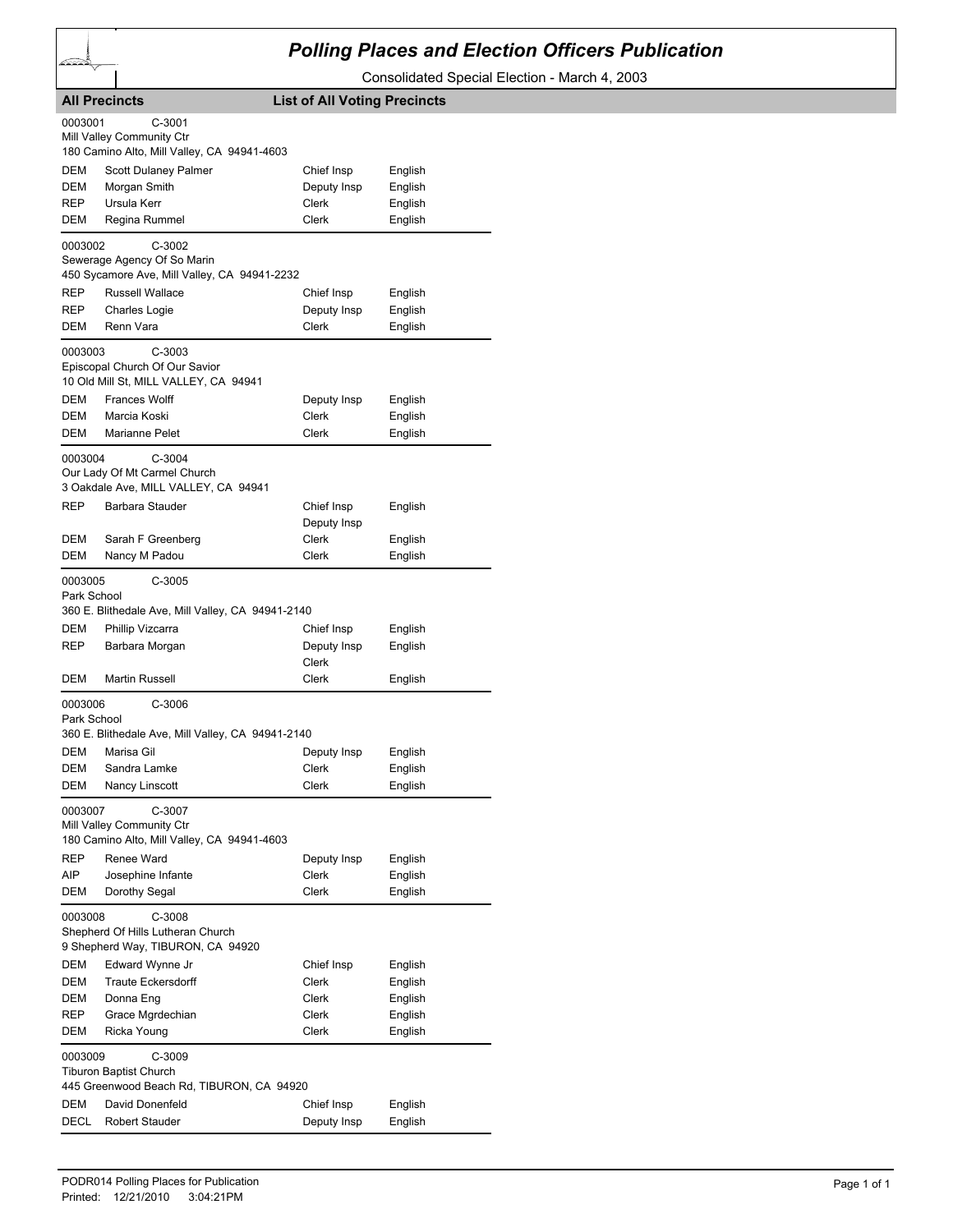| <b>All Precincts</b>                                                                                  |                                                                                                      | <b>List of All Voting Precincts</b> |                    |  |  |  |
|-------------------------------------------------------------------------------------------------------|------------------------------------------------------------------------------------------------------|-------------------------------------|--------------------|--|--|--|
| 0003010<br>$C-3010$<br><b>Tiburon Town Hall</b><br>1505 Tiburon Blvd, Tiburon, CA 94920               |                                                                                                      |                                     |                    |  |  |  |
| DEM                                                                                                   | Jenny Sowry                                                                                          | Chief Insp                          | English            |  |  |  |
| DEM                                                                                                   | <b>Richard Park</b>                                                                                  | Deputy Insp                         | English            |  |  |  |
| DECL                                                                                                  | I Erika Brooks                                                                                       | Clerk                               | English            |  |  |  |
| DECL                                                                                                  | <b>Mabel Hulsbus</b>                                                                                 | Clerk                               | E, S               |  |  |  |
| 0003012<br>$C-3012$<br><b>Bel Aire School</b>                                                         |                                                                                                      |                                     |                    |  |  |  |
|                                                                                                       | 277 Karen Way, TIBURON, CA 94920                                                                     |                                     |                    |  |  |  |
| REP<br>REP                                                                                            | Roy Benvenuti<br>Sue Benvenuti                                                                       | Chief Insp<br>Deputy Insp           | English            |  |  |  |
| DEM                                                                                                   | Lois Karpenko                                                                                        | Clerk                               | English<br>English |  |  |  |
| REP                                                                                                   | Vance Wilson                                                                                         | Clerk                               | English            |  |  |  |
| 0003013<br>$C-3013$<br><b>Belvedere Community Center</b><br>Community Road, Belvedere, CA 94920       |                                                                                                      |                                     |                    |  |  |  |
| DEM                                                                                                   | Ronald Reuther                                                                                       | Chief Insp                          | English            |  |  |  |
| <b>REP</b>                                                                                            | Ida Mae H Berg                                                                                       | Deputy Insp                         | English            |  |  |  |
| <b>REP</b>                                                                                            | Jean Oller                                                                                           | Clerk                               | English            |  |  |  |
| <b>REP</b>                                                                                            | Lucy Walton                                                                                          | Clerk                               | English            |  |  |  |
| 0003014<br>$C-3014$<br>Tam Valley Community Ctr<br>203 Marin Ave, Mill Valley, CA 94941-4068          |                                                                                                      |                                     |                    |  |  |  |
| REP                                                                                                   | Nuri Sutter                                                                                          | Deputy Insp                         | English            |  |  |  |
| DEM                                                                                                   | Margaret Eastman                                                                                     | Clerk                               | English            |  |  |  |
| DEM                                                                                                   | Irene E Weisser                                                                                      | Clerk                               | English            |  |  |  |
| 0003015<br>DEM                                                                                        | $C-3015$<br>Tam Valley Community Ctr<br>203 Marin Ave, Mill Valley, CA 94941-4068<br>Maggi Nicholson | Deputy Insp                         | English            |  |  |  |
|                                                                                                       |                                                                                                      | Clerk                               |                    |  |  |  |
| REP                                                                                                   | Gail Cassee<br>Zdenka Pisarev                                                                        | Clerk<br>Clerk                      | E, S               |  |  |  |
| REP                                                                                                   |                                                                                                      |                                     | English            |  |  |  |
| $C-3016$<br>0003016<br>Almonte Improvement Club<br>Almonte & Wisteria Way, Mill Valley, CA 94941-4138 |                                                                                                      |                                     |                    |  |  |  |
| <b>REP</b>                                                                                            | Ernest Au Jr                                                                                         | Deputy Insp<br>Clerk                |                    |  |  |  |
| DEM                                                                                                   | Louise Dzimian                                                                                       | Clerk                               | English<br>English |  |  |  |
| DEM                                                                                                   | <b>Billie Wallace</b>                                                                                | Clerk                               | English            |  |  |  |
| 0003017<br>$C-3017$<br><b>Strawberry Shores Office</b><br>111 Seminary Dr., MILL VALLEY, CA 94941     |                                                                                                      |                                     |                    |  |  |  |
| REP                                                                                                   | <b>William Teiser</b>                                                                                | Chief Insp                          | English            |  |  |  |
| REP                                                                                                   | Douglas Mc Vae                                                                                       | Deputy Insp                         | English            |  |  |  |
| DECL                                                                                                  | <b>Beverly Kern</b>                                                                                  | Clerk                               | English            |  |  |  |
| REP                                                                                                   | Audre Klyce                                                                                          | Clerk                               | English            |  |  |  |
| $C-3018$<br>0003018<br>So Marin Fire Protection Dist<br>308 Reed Blvd, MILL VALLEY, CA 94941          |                                                                                                      |                                     |                    |  |  |  |
| DEM                                                                                                   | Ruth Adrain                                                                                          | Chief Insp                          | English            |  |  |  |
| DECL                                                                                                  | Helen Lindqvist                                                                                      | Deputy Insp                         | English            |  |  |  |
| DECL                                                                                                  | <b>Emese Cope</b>                                                                                    | Clerk                               | English            |  |  |  |
| 0003020<br>$C-3020$<br><b>Tiburon Baptist Church</b><br>445 Greenwood Beach Rd, TIBURON, CA 94920     |                                                                                                      |                                     |                    |  |  |  |
| DECL                                                                                                  | B Z Luv                                                                                              | Deputy Insp<br>Clerk                | English            |  |  |  |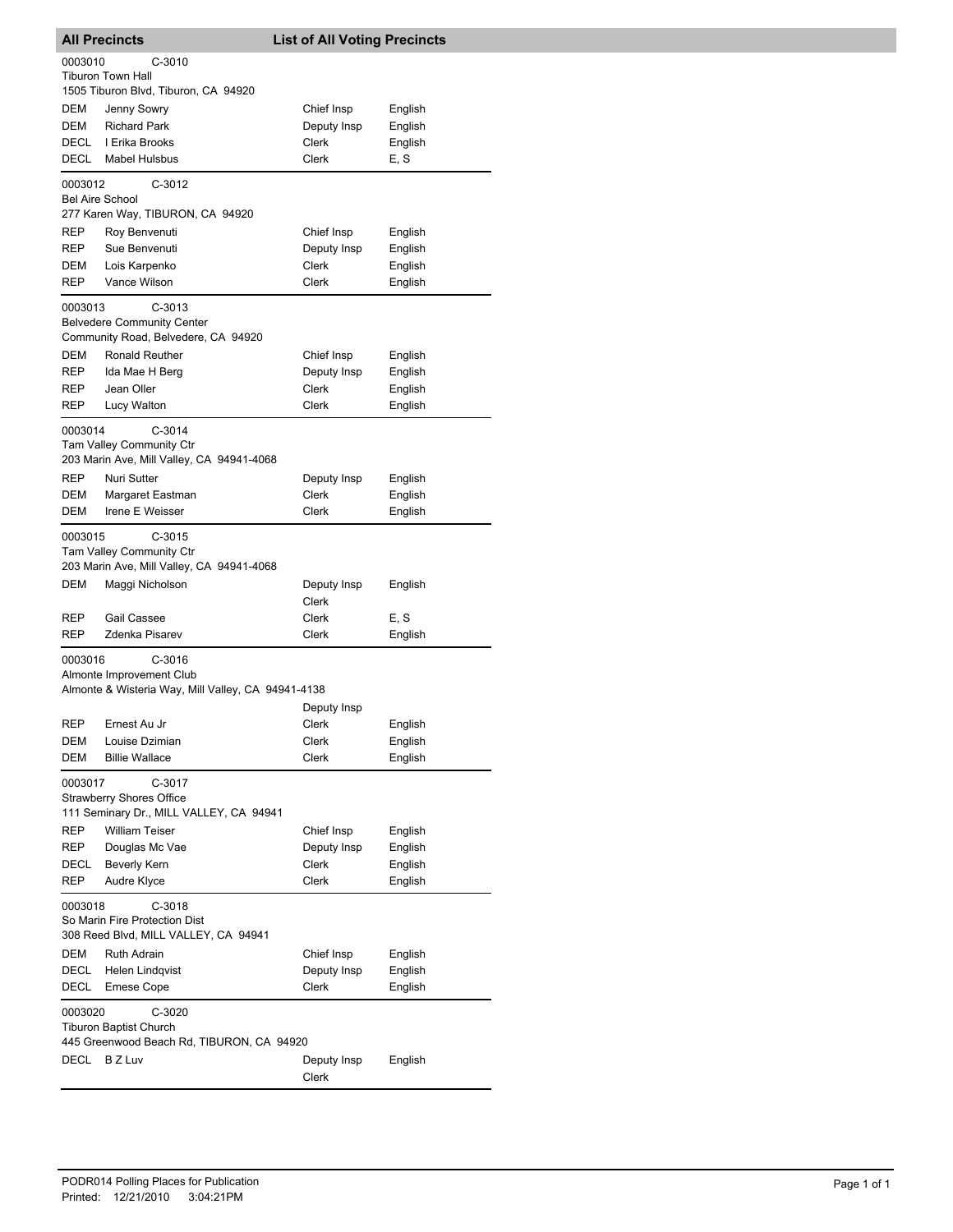| <b>All Precincts</b>                                                |                                                                | <b>List of All Voting Precincts</b> |                    |  |  |  |
|---------------------------------------------------------------------|----------------------------------------------------------------|-------------------------------------|--------------------|--|--|--|
| 0003204<br>C-3204                                                   |                                                                |                                     |                    |  |  |  |
| Mill Valley City Hall<br>26 Corte Madera Ave, MILL VALLEY, CA 94941 |                                                                |                                     |                    |  |  |  |
| <b>REP</b>                                                          | Elinor Franchetti                                              | Chief Insp                          | English            |  |  |  |
| REP                                                                 | <b>Bruno Franchetti</b>                                        | Deputy Insp                         | English            |  |  |  |
|                                                                     |                                                                | Clerk                               |                    |  |  |  |
| GRN                                                                 | Lisbeth Koelker                                                | Clerk                               | English            |  |  |  |
| 0003207                                                             | $C-3207$                                                       |                                     |                    |  |  |  |
|                                                                     | Our Lady Of Mt Carmel Church                                   |                                     |                    |  |  |  |
| <b>DEM</b>                                                          | 3 Oakdale Ave, MILL VALLEY, CA 94941<br>Zoe Borkowski          |                                     | English            |  |  |  |
|                                                                     |                                                                | Deputy Insp<br>Clerk                |                    |  |  |  |
| DEM                                                                 | Mary Pavlisin                                                  | Clerk                               | English            |  |  |  |
| 0003216                                                             | $C-3216$                                                       |                                     |                    |  |  |  |
| The Redwoods                                                        |                                                                |                                     |                    |  |  |  |
|                                                                     | 40 Camino Alto, MILL VALLEY, CA 94941                          |                                     |                    |  |  |  |
| DEM<br>DEM                                                          | Elizabeth Moody<br>William O Brien                             | Chief Insp<br>Deputy Insp           | English<br>English |  |  |  |
|                                                                     |                                                                | Clerk                               |                    |  |  |  |
| DEM                                                                 | Doris Martini                                                  | Clerk                               | English            |  |  |  |
| 0003302                                                             | C-3302                                                         |                                     |                    |  |  |  |
| Del Mar School                                                      |                                                                |                                     |                    |  |  |  |
|                                                                     | 105 Avenida Miraflores, Tiburon, CA 94920                      |                                     |                    |  |  |  |
| REP                                                                 | <b>Robert Gonzalez</b>                                         | Chief Insp                          | English            |  |  |  |
| REP                                                                 | William Ashdown                                                | Deputy Insp                         | English            |  |  |  |
| 0003304                                                             | C-3304<br><b>Tiburon Town Hall</b>                             |                                     |                    |  |  |  |
|                                                                     | 1505 Tiburon Blvd, Tiburon, CA 94920                           |                                     |                    |  |  |  |
| DEM                                                                 | F Ramirez                                                      | Deputy Insp                         | E, S               |  |  |  |
| DECL                                                                | Janica Anderson                                                | Clerk                               | English            |  |  |  |
|                                                                     | <b>Grant Mc Govern</b>                                         | Clerk                               | English            |  |  |  |
| REP                                                                 | David Reed                                                     | Clerk                               | English            |  |  |  |
| 0003705                                                             | C-3705                                                         |                                     |                    |  |  |  |
|                                                                     | Marin Amateur Radio Club<br>27 Shell Rd, MILL VALLEY, CA 94941 |                                     |                    |  |  |  |
|                                                                     | <b>Walter Strakosch</b>                                        | Chief Insp                          | English            |  |  |  |
| <b>REP</b>                                                          | <b>Thorvald Jensen</b>                                         | Deputy Insp                         | English            |  |  |  |
| REP                                                                 | Mary Strakosch                                                 | Clerk                               | English            |  |  |  |
| 0004002                                                             | C-4002                                                         |                                     |                    |  |  |  |
|                                                                     | Homestead Valley Community Ctr                                 |                                     |                    |  |  |  |
|                                                                     | 315 Montford Ave, MILL VALLEY, CA 94941                        |                                     |                    |  |  |  |
| <b>DEM</b>                                                          | <b>Frank Luederitz</b>                                         | Chief Insp                          | English            |  |  |  |
| REP<br>DEM                                                          | <b>Edward Fuchs</b>                                            | Deputy Insp<br>Clerk                | English<br>English |  |  |  |
| DEM                                                                 | Christopher Lynch<br>Jon Snyder                                | Clerk                               | English            |  |  |  |
|                                                                     |                                                                |                                     |                    |  |  |  |
| 0004003                                                             | $C-4003$<br>Muir Beach Community Center                        |                                     |                    |  |  |  |
|                                                                     | 19 Seacape Dr, Muir Beach, CA 94965                            |                                     |                    |  |  |  |
| DEM                                                                 | Nancy Knox                                                     | Chief Insp                          | English            |  |  |  |
| <b>DEM</b>                                                          | Kathryn Sward                                                  | Deputy Insp                         | English            |  |  |  |
| REP<br>REP                                                          | <b>Gail Quentz</b><br>Arlene Robertson                         | Clerk<br>Clerk                      | English            |  |  |  |
|                                                                     |                                                                |                                     | English            |  |  |  |
| 0004302                                                             | C-4302                                                         |                                     |                    |  |  |  |
| Alpine Lodge<br>730 Panoramic Hwy, Mill Valley, CA 94941-1707       |                                                                |                                     |                    |  |  |  |
| DEM                                                                 | Elizabeth Bikle                                                | Deputy Insp                         | English            |  |  |  |
| DEM                                                                 | Michael Kenyon                                                 | Clerk                               | English            |  |  |  |
| DEM                                                                 | Hathaway Watson III                                            | Clerk                               | English            |  |  |  |
| 0004709                                                             | C-4709                                                         |                                     |                    |  |  |  |
| Aegis Of Corte Madera                                               |                                                                |                                     |                    |  |  |  |
| 5555 Paradise Dr, Corte Madera, CA 94925-1800                       |                                                                |                                     |                    |  |  |  |
| DEM<br>DEM                                                          | <b>Beverly Cupp</b><br>Anna Fitch                              | Clerk<br>Clerk                      | English<br>English |  |  |  |
|                                                                     |                                                                |                                     |                    |  |  |  |